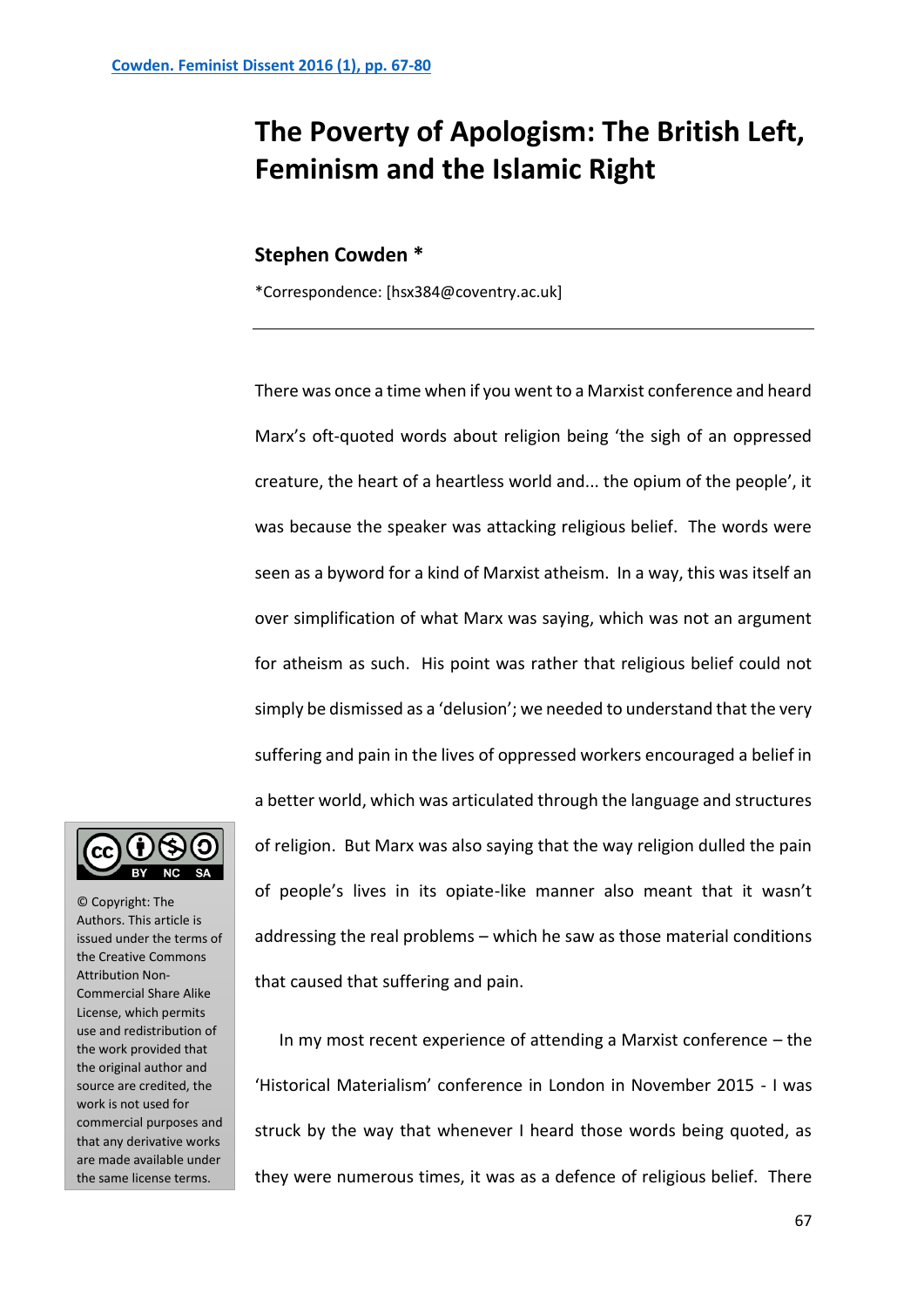are several dimensions to how this strange turnaround has taken place. If we look at contemporary political theory within universities there has been a vast swath of material, coming out of Post-colonialism in particular, which has contributed to this change. Edward Said's 'Orientalism' was originally published in 1978 but his call for the reframing of the knowledges by which the 'West' understood the 'Orient' as 'a Western style for dominating, restructuring, and having authority over the Orient' (1990:3) have hugely influenced the shape of the debate. The Postcolonial theory inspired by this sees its mission as one of critically destabilising the categories of 'Western thought' - modernity, rationality, individualism which it characterises as tools for the subjugation of the colonial subject. These ideas have had a major impact within the academy, and while it there is not space here to evaluate this in detail here<sup>1</sup>, there is no question that has significantly impacted the perception of secularism. Once seen as a progressive default position, the doctrine of secularism has come to be understood as part and parcel of the Imperial Ideological State Apparatus, which 'the people' are fighting through the assertion of their subaltern religious subjectivities. While the presentation of secularism as a colonial imposition is not uniform within postcolonial theory, there is no doubt that these shifts have created a context in the humanities and social sciences where a defence of a secular politics can very easily lead one to be presented as promoting 'Western colonial thinking'.

The diminishing commitment to a secularism is equally reflected in the changing shape of left wing political activism in the UK. The key moment

68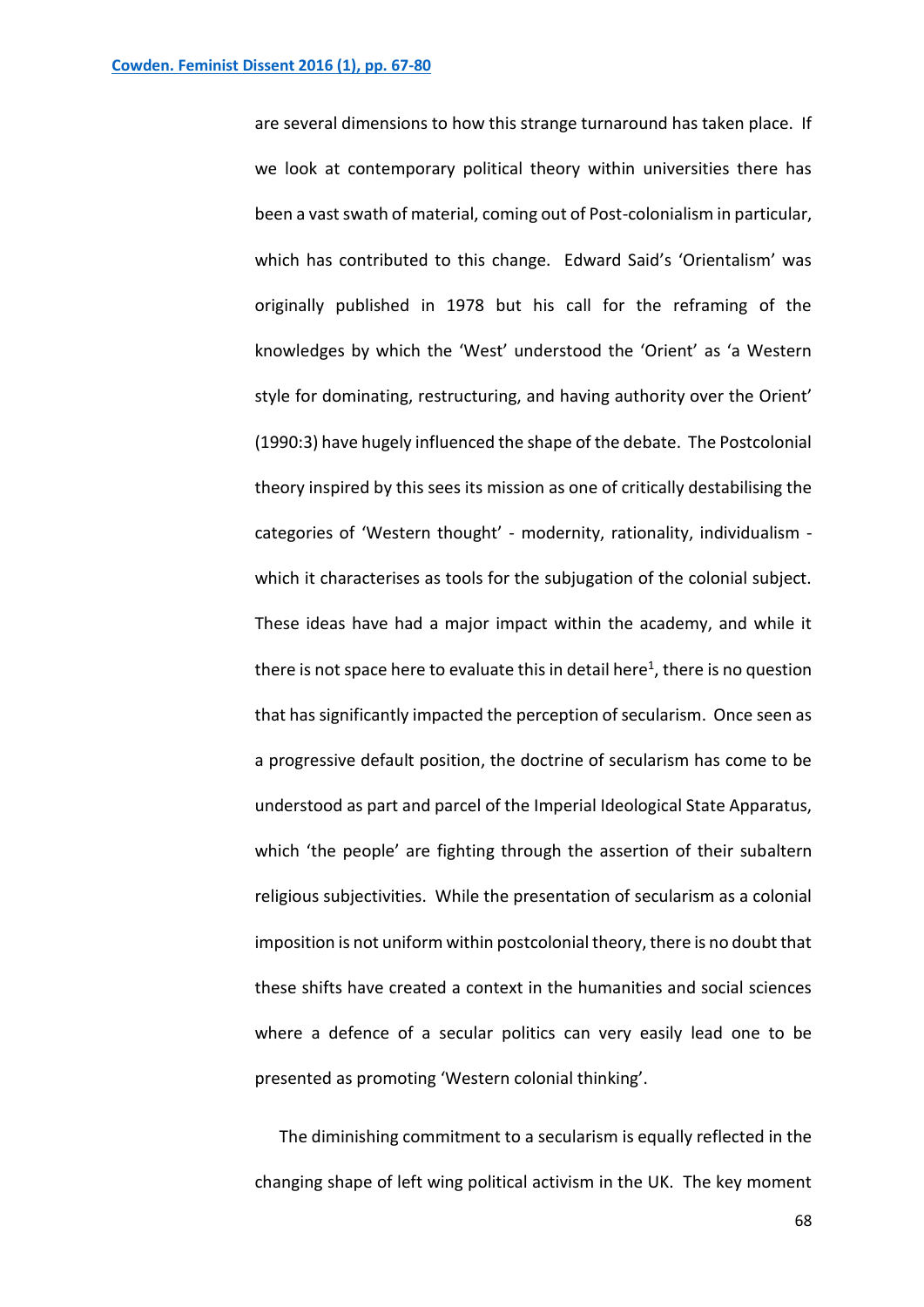here was the mobilisation against the Iraq War in 2003, which saw the Stop the War Coalition (STWC) enter into an alliance with the Muslim Association of Britain (MAB). The latter group was dominated by a conservative form of Sunni Islam and there is evidence that sections of the leadership had significant links with the Muslim Brotherhood (House of Commons, 2015). In 2003 this coalition organised a highly successful demonstration in London involving two million people and in attempting to build on this popular opposition to the invasion of Iraq, the Socialist Workers Party (SWP) - the biggest far left group in the UK - formed the Respect Party in 2004. This was led by the ex-Labour MP George Galloway who broke with the Labour Party leadership over the Iraq war. While SWP members were the main force within Respect, the party's development meant that it relied on Muslim votes and activism to deliver electoral results. In the 2004 European elections their publicity described George Galloway as a 'Fighter for Muslims…teetotal, [with] strong religious principles about fighting injustice'; indeed Respect became an organisation which as Hannah Sell noted was primarily appealing to Muslims 'on the basis of their religion' (Sell, 2004). Worse than this the supposedly leftist Respect Party had ended up in an alliance with the most right wing and puritanically intolerant forms of Islam that in East London were actually attacking more progressive anti-fundamentalist versions of Islam (Bhatt, 2006, 98-99).

While Respect has now largely collapsed as a political force, the confusion on which this politics is based, not to mention its failure to

69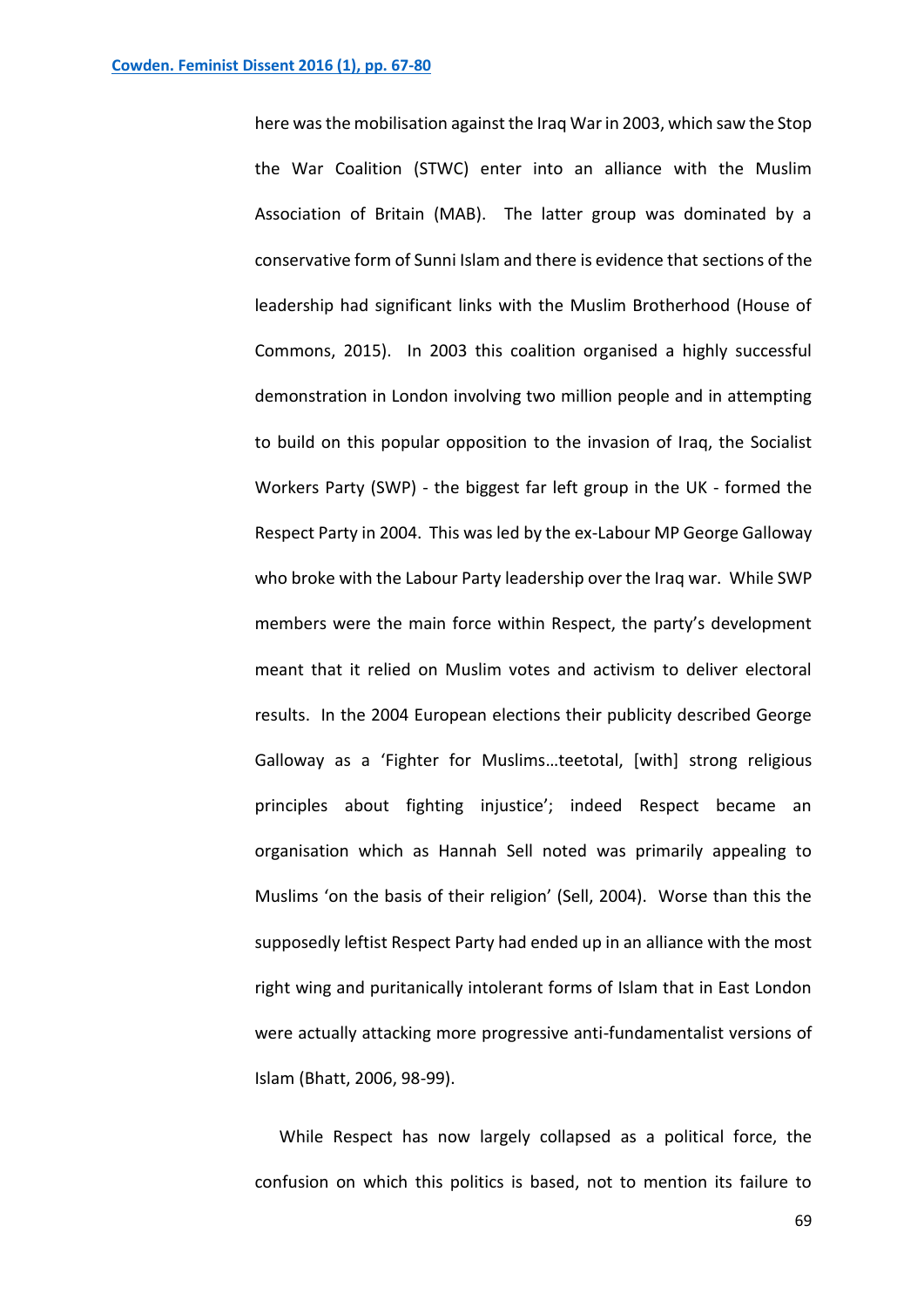interrogate questions of secularism, women's and LGBT rights, has unfortunately not. While there is no denying the intensity of racism being targeted at Muslim communities at the moment - expressed through far right political parties and movements like the Front National in France, Pergida in Germany and the English Defence League (EDL) and the United Kingdom Independence Party (UKIP) in the UK - it is not in any way clear why this this requires sections of the Left continue to politically ally themselves with and defend the Islamic religious right. It was exactly this politics I encountered at the Historical Materialism conference on 6-7 November 2015 at SOAS in London. This is a conference I have attended regularly and most of the conference this year was very good, as it generally is. However the session entitled 'Islamaphobia, Secularism and Feminism' left me deeply troubled about the dominance of this form of apologetics for the Islamic right and the way a younger generation of antiracist activists, justifiably concerned about anti-Muslim racism, have come to support this, while being entirely unaware of the way this politics involves the erasure not just of secularism, but of a whole history of feminist struggles against the religious control of women's lives and bodies.

The speakers in this session were Ian Birchall, former leading SWP member, a group presentation from David Miller, Nazarin Massoumi and Tom Mills, who have researched and written together on issues of Islamaphobia, and Nancy Lindisfarne, an anthropologist based at SOAS. Birchall's paper offered a critique of the French Left's support for the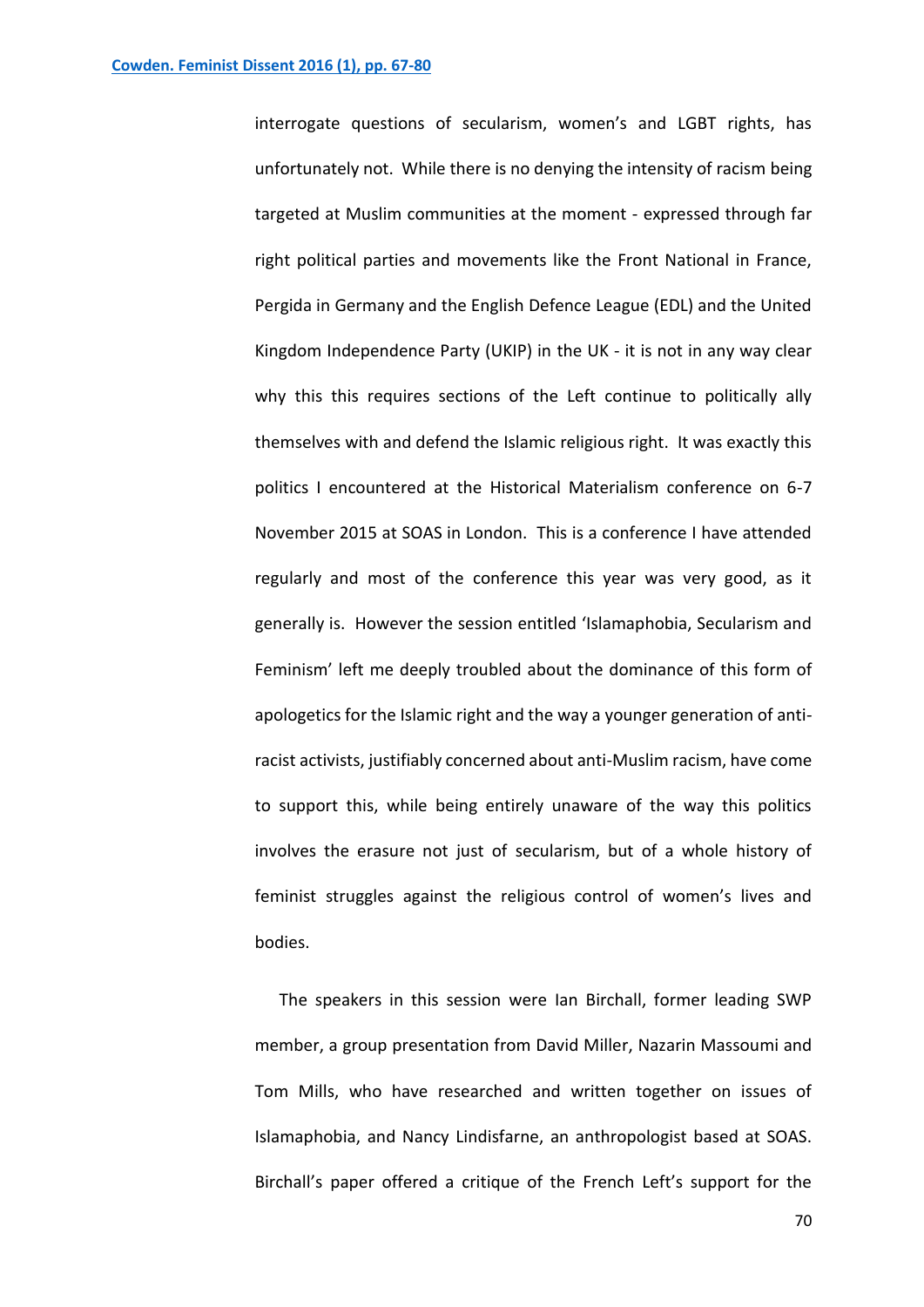secularist concept of 'Laicite' (see Birchall, 2015) suggesting, somewhat strangely in my view, that there was nothing progressive about this. However this work is beyond the scope of my discussion here, which is primarily concerned with the material in the presentation entitled 'Contesting racialisation: Islamaphobic social movements and the battle of ideas' from Miller, Mills and Massoumi. This material represented a reiteration of an earlier piece the three published with Hilary Aked on the Open Democracy website entitled 'The Five Pillars of Islamaphobia' (Miller et.al July 2015). Their paper began by challenging writers such as Kenan Malik, Fred Halliday and Nira Yuval Davis for their rejection of the term 'Islamaphobia' on the basis that this conflates legitimate criticism of religious institutions and ideology with racist attacks against Muslims. According to Miller, Massoumi and Mills this criticism this criticism is itself 'Islamaphobic' and simply demonstrates the way 'secularist liberals' are colluding with anti-Islamic bigotry. They went on to characterise what they call the five pillars of Islamaphobia as:

- 1. The state and government counter terror apparatus
- 2. Far Right movements, particularly focussing on the 'Counter Jihad' movement
- 3. The Neoconservative right, with a particular focus on the Henry Jackson Society
- 4. The Zionist movement and Israeli state
- 5. The pro war left and new secularists.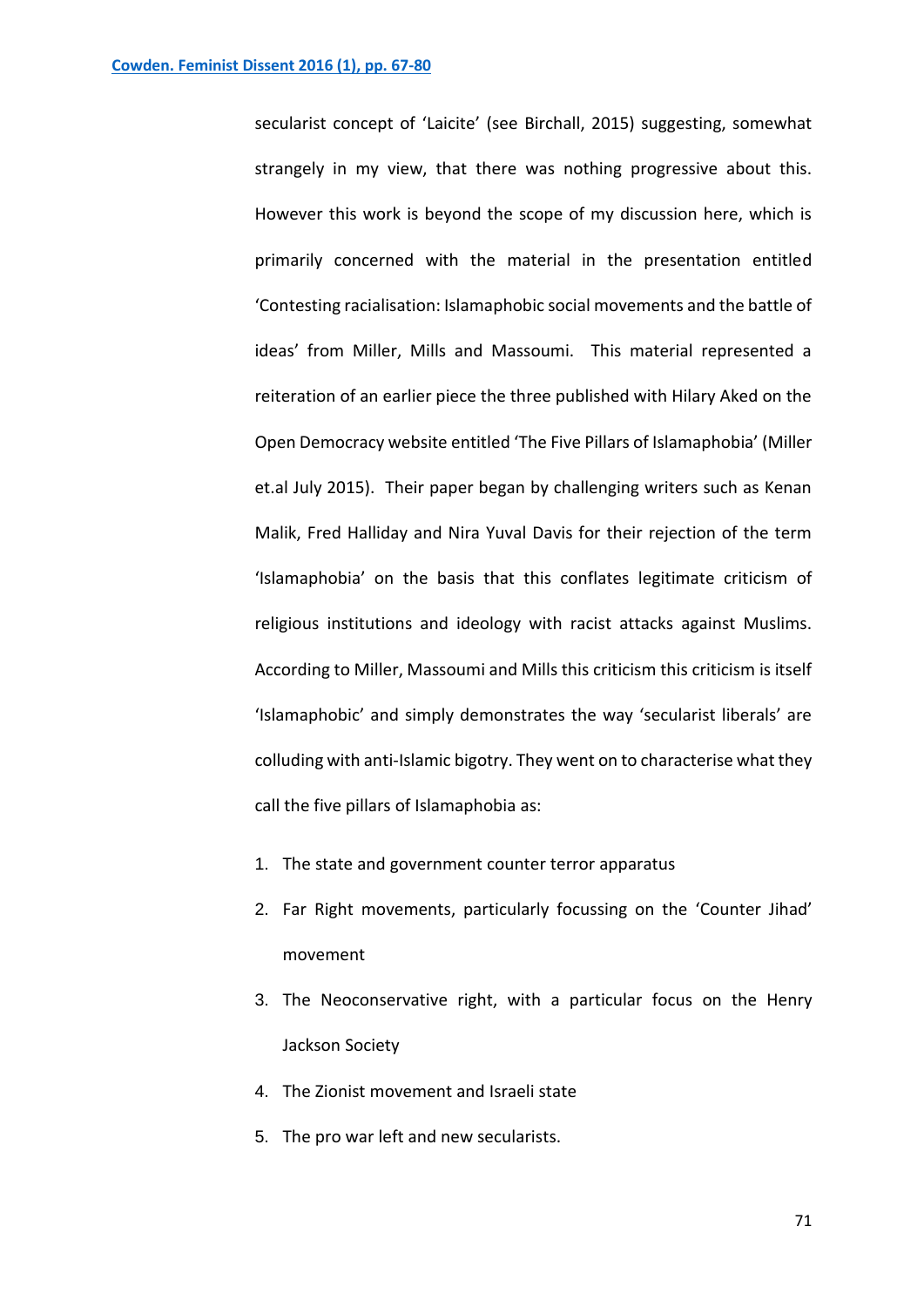One might question the way thislast grouping was presented as a single entity, but this was only one of many conflations here. In the group's discussion of the so-called 'new secularists', Southall Black Sisters (SBS) and British Muslims for a Secular Democracy (BMSD) were singled out for their 'Islamaphobia'. When I raised the question of how organisations like a committed anti-racist group like SBS could be reasonably described as 'Islamaphobic', Nazarin Massoumi replied that SBS was 'once progressive' but now 'supports the racist practices of the state' through its involvement in counter radicalisation strategies, by which I would assume she is referring to the UK Government's counter-radicalisation strategy, known as PREVENT.  $2$ , though the group failed to offer any evidence of what this involved and how it was substantively 'Islamaphobic'. Indeed it is revealing of the nature of this group's work that they see it as appropriate to place political groups like SBS and BMSD alongside MI5 and MOSSAD. This was a session with a young audience and one of the things I found frustrating was the way this whole focus on 'Islamaphobia' was so readily accepted by an audience almost entirely unaware of the work done by groups like Southall Black Sisters and Women Against Fundamentalism (see Dhaliwal and Yuval-Davis [2014] for an account of the latter).

The final speaker was Nancy Lindisfarne whose presentation was entitled 'Islamaphobia and Cultural Racism'. This was a version of a paper which she has published with Jonathon Neale on her site at Academia.edu (Lindisfarne and Neale, 2015). They argue that Islamic movements in the Middle East were 'resistance movements' to Western Oil Empires. While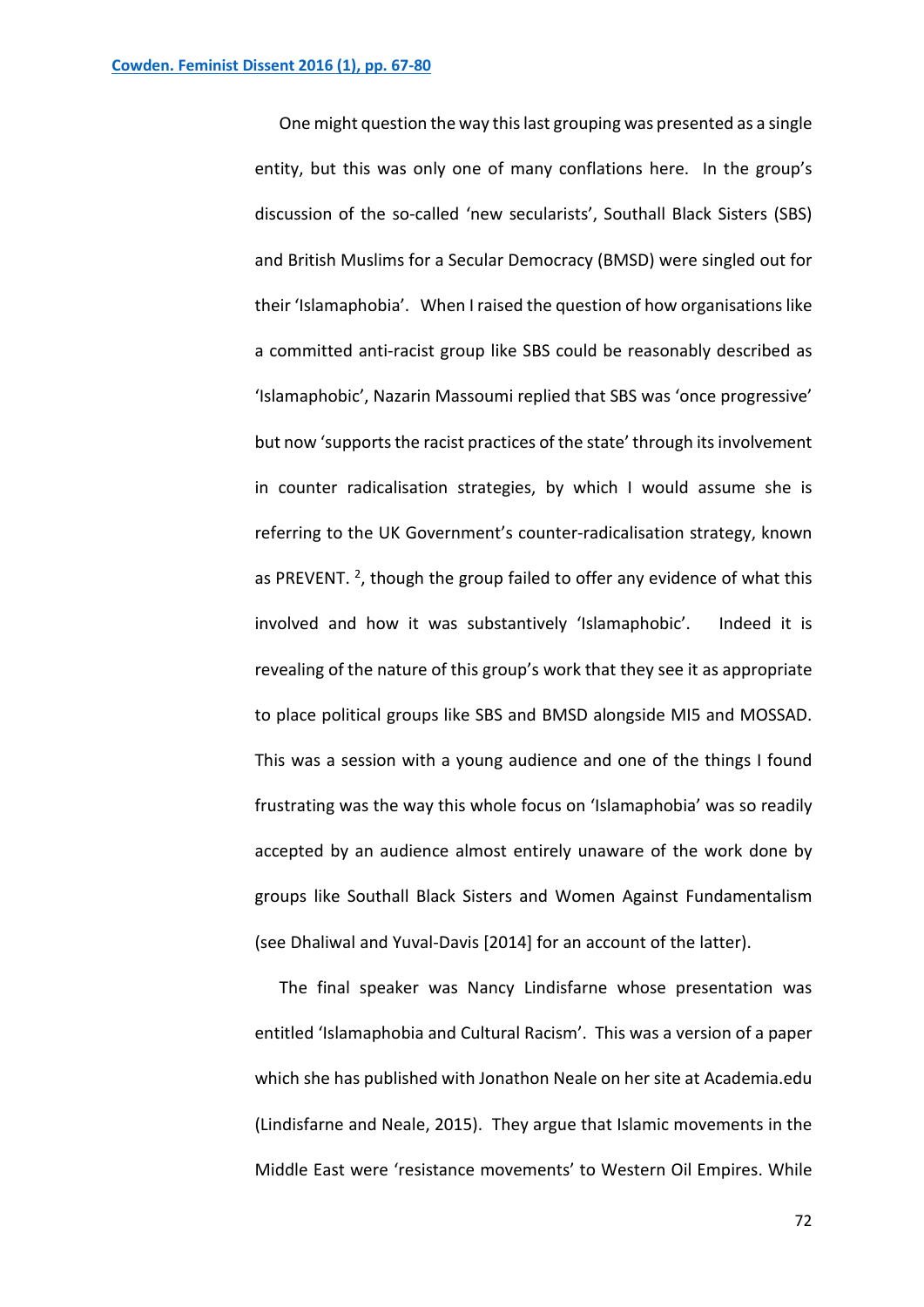Lindisfarne does state that these movements are considerably less preferable than socialist or Marxist movements, she also depicts them as resistance movements that need to be supported by the Left nonetheless. When questioned about this, Lindisfarne went as far as to express critical admiration for ISIS' resistance stating 'you might not like everything they are fighting for, but my god they are fighting'; a remark that drew gasps of disbelief and disgust from many in the room. Lindisfarne was supported in this by members of the group RS21 (Revolutionary Socialism in the 21<sup>st</sup> Century - a recent split from the SWP) which denounced the 'purism' of those leftists who failed to see that Islamist movements were forms of anti-Western resistance that had to be supported as part of an antimperialist politics in the UK. How Islamist groups can be described as 'antiimperialist' is something of a mystery to me. What might these people make of the role played by Saudi Arabia in promoting the violently puritanical Wahhabi Islam, which has provided the soil in which Islamist terror has flourished, and yet is a state which is closely allied to Britain and the US?

While an absurdity to the way Lindisfarne and her supporters would be so utterly unwelcome in the company of the people they are so ardently defending, I would argue that the work of Miller, Massoumi and Mills reflects a more cogent form of Left apologetics for the Islamic Right. David Miller, a Sociology Professor at the University of Bath, has researched corporate propaganda and lobbying and has written two books on this topic with William Dinan (Miller and Dinan, 2007 & 2008). He was involved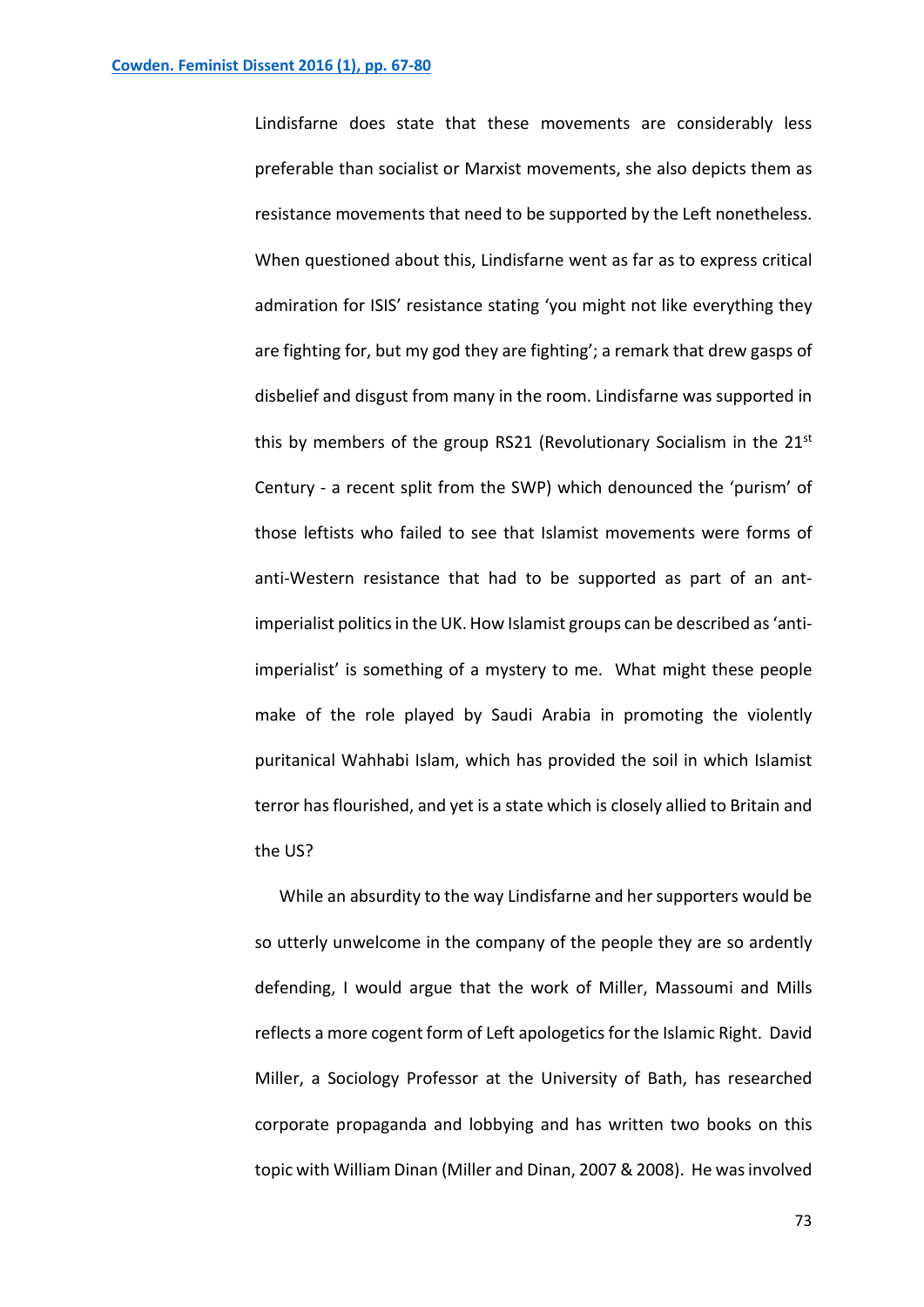in the establishment of the public interest investigations website 'Spinwatch' in 2005, which describes itself as investigating 'key social, political, environmental and health issues in the UK and Europe' [\(http://www.spinwatch.org\)](http://www.spinwatch.org/). Indeed there is much valuable research on this site and what is most concerning here is seeing an individual who has done valuable research into the areas of corporate lobbying and propaganda from a social justice perspective become involved in such torturous apologetics for the Islamic right. In his response to my questions at Historical Materialism, Miller offered an explicit defence of CAGE (formerly Caged Prisoners), an organisation set up by Moazzem Begg in 2003 as a support group for prisoners in Guantanamo Bay and Miller et al's argument in the piece entitled 'Apologists for terror or defenders of human rights? The Cage controversy in context', also published on the Open Democracy site (Miller et. al, June 2015) represents the fullest statement of their views.

This article characterises those questioning the politics of CAGE as representing another aspect of 'the more general assault on politically active Muslims and an attempt to push Muslim organisations to the margins of public life'. Yet it is notable throughout this article that the only politically active Muslims who are defended from this 'assault' are all extensively involved with right wing Islamist groups. Are there no other forums in which Muslims are politically active? These are certainly not deemed worthy of discussion by these writers. In examining the case against CAGE, Miller et al are drawn into the most torturous defence of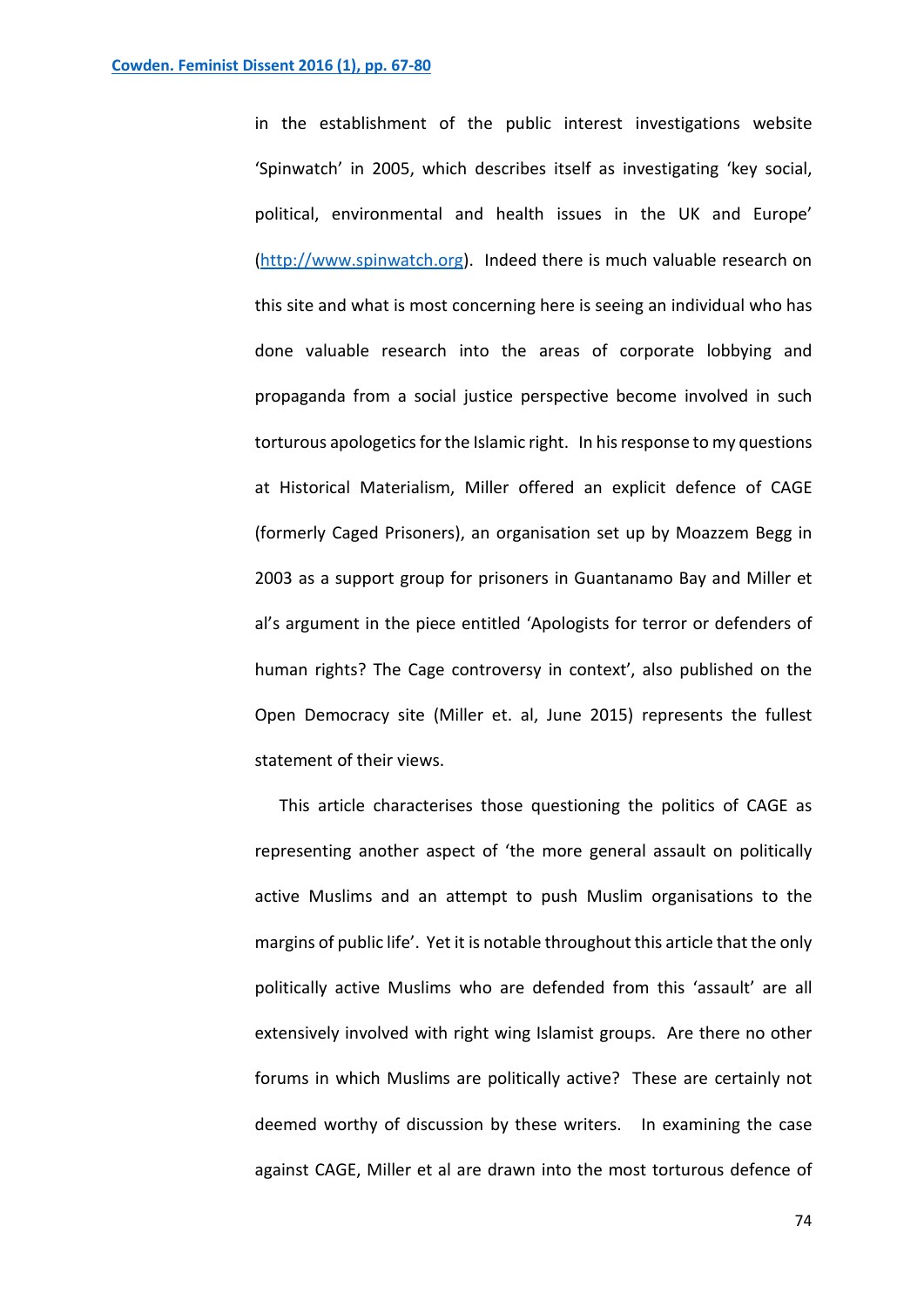Asim Qureshi, Research Director of Cage, who has continued to offer a quasi-defence of jihadist Mohammed Emwazi, known in the British tabloids as 'Jihadi John' who joined ISIS and was involved in a series of sadistic murders, and who was murdered in a drone attack in Syria in October 2015. Qureshi has gone on record describing Emwazi as 'extremely kind and gentle', though Miller et. al. rush to his defence insisting that he really meant Emwazi before he was 'radicalised'; indeed they appear happy to accept Quereshi's somewhat generous characterisation of Emwazi as essentially a victim of M15 and the security services. The article then moves to a discussion of Qureshi's support of the Muslim scholar Sheikh Haitham al-Haddad, who has written in defence of female genital mutilation, wife-beating, anti-Semitism and stoning for the 'crimes of adultery and homosexuality', and whom Querishi describes as 'one scholar in the UK that I think has an important contribution to make'. With studied neutrality, Miller et. al. comment that "there is no doubt that Haddad expresses a conservative strand of Islam, in particular on the appropriateness of punishment fitting the crime (Hudud) and on questions of sexuality". But one is left wondering as to exactly which of these human rights abuses Qureishi sees as representing that 'important contribution'.

In spite of this rigorous fairness toward a range of reactionary misogynist and homophobic Islamists, the real villains of the piece emerge in Miller et al's discussion of Southall Black Sisters and Gita Sahgal. CAGE's links with Amnesty International were notably criticised by Gita Sahgal. She was then head of the Gender Unit at Amnesty International and she

75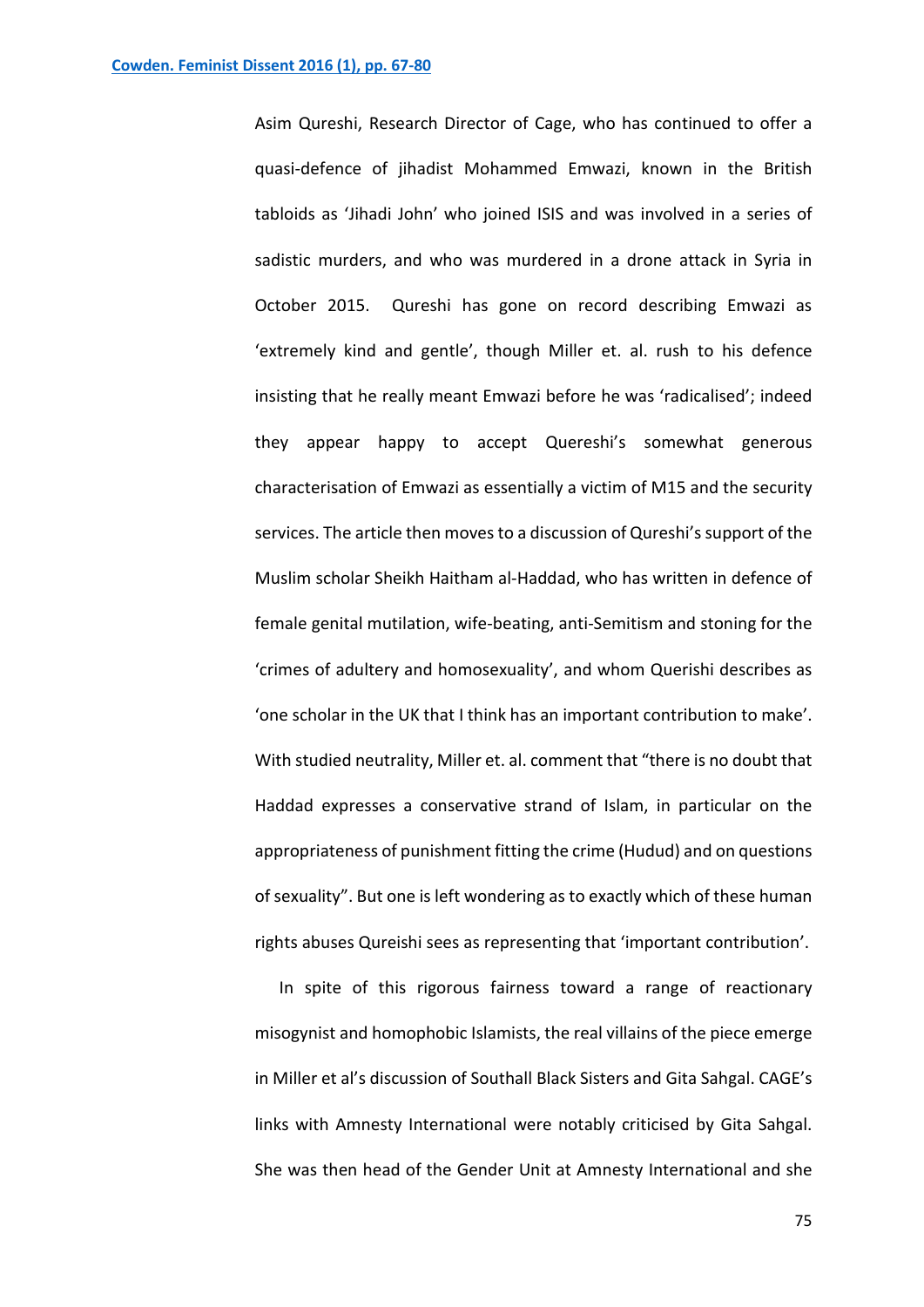criticised CAGE for promoting jihadi politics above the politics of human rights (http://freethinker.co.uk/2015/03/16/gita-sahgal-was-right/). Despite rejecting Sahgal's concerns at the time, these were subsequently proven, and Amnesty have now severed all links. For Miller et al this makes Gita Sahgal a 'cause célèbre for neoconservatives, the pro-war left and similar Islamaphobic groupings' rather than an advocate of human rights and feminism over Islamist reaction. Similarly Southall Black Sisters are characterised as part of a 'strange political convergence between radical feminist anti-racists and various Islamaphobic movements.' This statement by Miller et al builds on the distortions necessary to justify their argument throughout, demonising feminism at the same time. There is indeed nothing 'strange' about feminist resistance to religious repression, which one could well argue has been a major focus of feminist struggle from Mary Wollstonecraft's work in 1792 to the present day. There is also nothing strange or new about the pathologisation of this resistance by religious ideologists and their apologists, and indeed Dhaliwal and Yuval-Davis' (2014) book on the legacy of the group Women Against Fundamentalism details these struggles extensively.

I would conclude with two points. The first is that David Miller's analysis, growing out of a concern with propaganda and representation, has become a form of politics in which the 'real' ceases to exist. The fact that there are young men and women who find something attractive in the oppositional identity offered by Islamist extremism and ISIS is a reality. This cannot be conjured away by shouting 'Islamaphobia' at organisations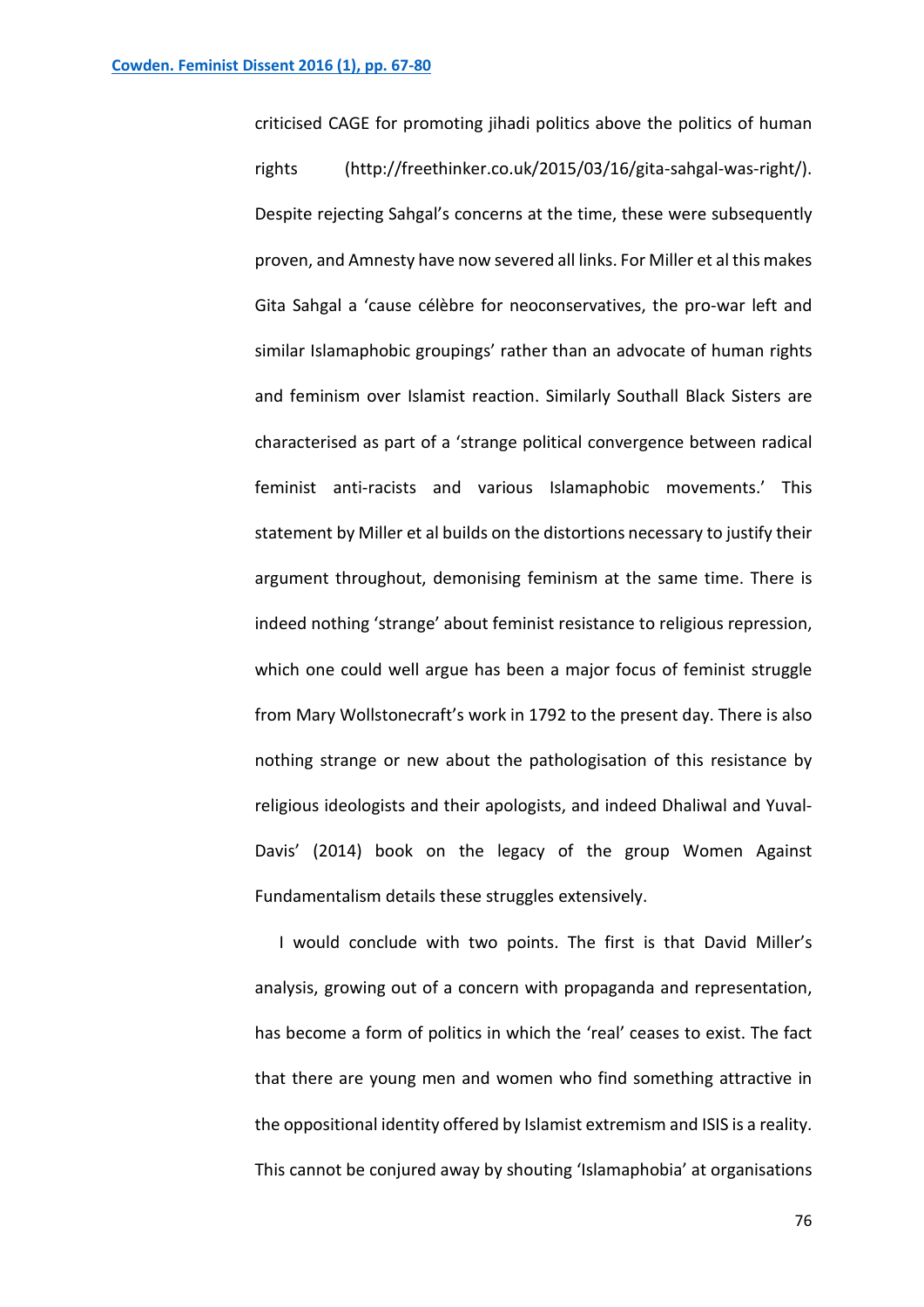like British Muslims for a Secular Democracy and Southall Black Sisters which are genuinely trying to develop strategies to address this reality. But the work of Miller, Mills, Massoumi and Aked has no actual answer to this real problem. In their world, reality only exists as a binary of representation; you are either for or against 'Islamaphobia'. The incredibly dangerous implication of this was revealed at the Historical Materialism session when Miller stated that "Islamist is just another term for Muslim"; and in the way he here equates Muslims in general with Islamists, places him on exactly the same terrain as Donald Trump, the Sun newspaper and far right English Defence League, who all share the view of Muslim communities are undifferentiatedly in thrall to Islamist extremism and violence. While they see this as an expression of Muslim barbarism, Miller et al's view is simply a mirror image of this.

While there is justified concern with the way entire Muslim communities are characterised through the lens of 'security' and 'radicalisation', Miller et al are simply conjuring away the actual politics of the people they are defending. As writers like Karima Bennoune (2012) have pointed out using extensive documentary evidence, Islamic fundamentalism is itself based on the abuse of human rights. She demonstrates that the extent of the resistance to this, which is often led by women, and the way it is made up of people who are Muslims, atheists, secularists, and socialists. Gita Sahgal and SBS have been attacked because they reject this binary of 'Islam' vs 'The West' which is reproduced through both right wing and left wing narratives. SBS has consistently and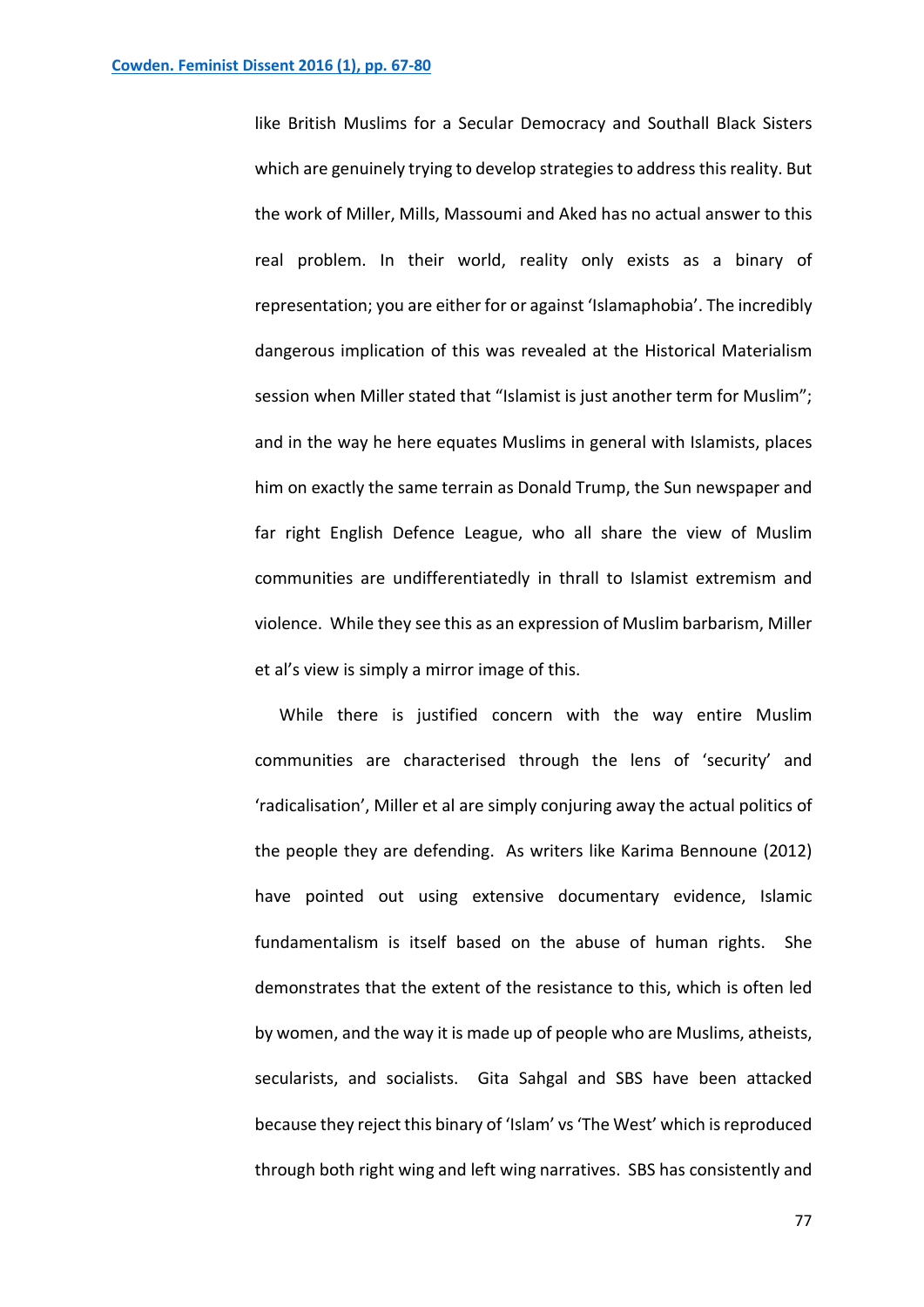indeed fearlessly stood up for a leftist, anti-racist, feminist secular politics. One might have thought that this would be the kind of politics one would expect to hear championed at a conference like Historical Materialism. Instead people were treated to a form of apology for organisations and an ideology that is directly involved in attacks and murders against the left, feminists, trade unionists and secularists which are taking place all over the world. There are some really important questions here that the British left needs to ask itself in deciding which side it is on.

**Stephen Cowden** has been involved in left, anti-racist and trade union activism and he has worked as Social Worker from 1992. In 2001 became a Social Work lecturer at Coventry University, teaching sociology and ethics. His research is concerned with Social Work ethics, Critical Pedagogy and the Sociology of Multiculturalism and Religious Fundamentalism. In 2013 he published (with Gurnam Singh) *Acts of Knowing: Critical Pedagogy In, Against and Beyond the University*.

## **References**

Benson, O. (2015) 'Gita Saghal Was Right'. In *The Freethinker*. Available from: <http://freethinker.co.uk/2015/03/16/gita-sahgal-was-right/>

Bennoune, K. (2013) *Your Fatwa Does Not Apply Here.* New York: Norton Books.

Bhatt, C. (2006) 'The Fetish of the Margin: Religious Absolutism, Anti-Racism and Postcolonial Silence'. *New Formations* No. 59.

Birchall, I. (2015) 'The Wrong Kind of Secularism'. *Jacobin*. Available from: [https://www.jacobinmag.com/2015/11/charlie-hebdo-france-secular](https://www.jacobinmag.com/2015/11/charlie-hebdo-france-secular-paris-attacks-lacite/)[paris-attacks-lacite/](https://www.jacobinmag.com/2015/11/charlie-hebdo-france-secular-paris-attacks-lacite/)

Chaturvedi, V. (ed) (2012) *Mapping Subaltern Studies and the Postcolonial*. London: Verso.

Chibber, V. (2013) *Postcolonial Theory and the Specter of Capital*. London: Verso.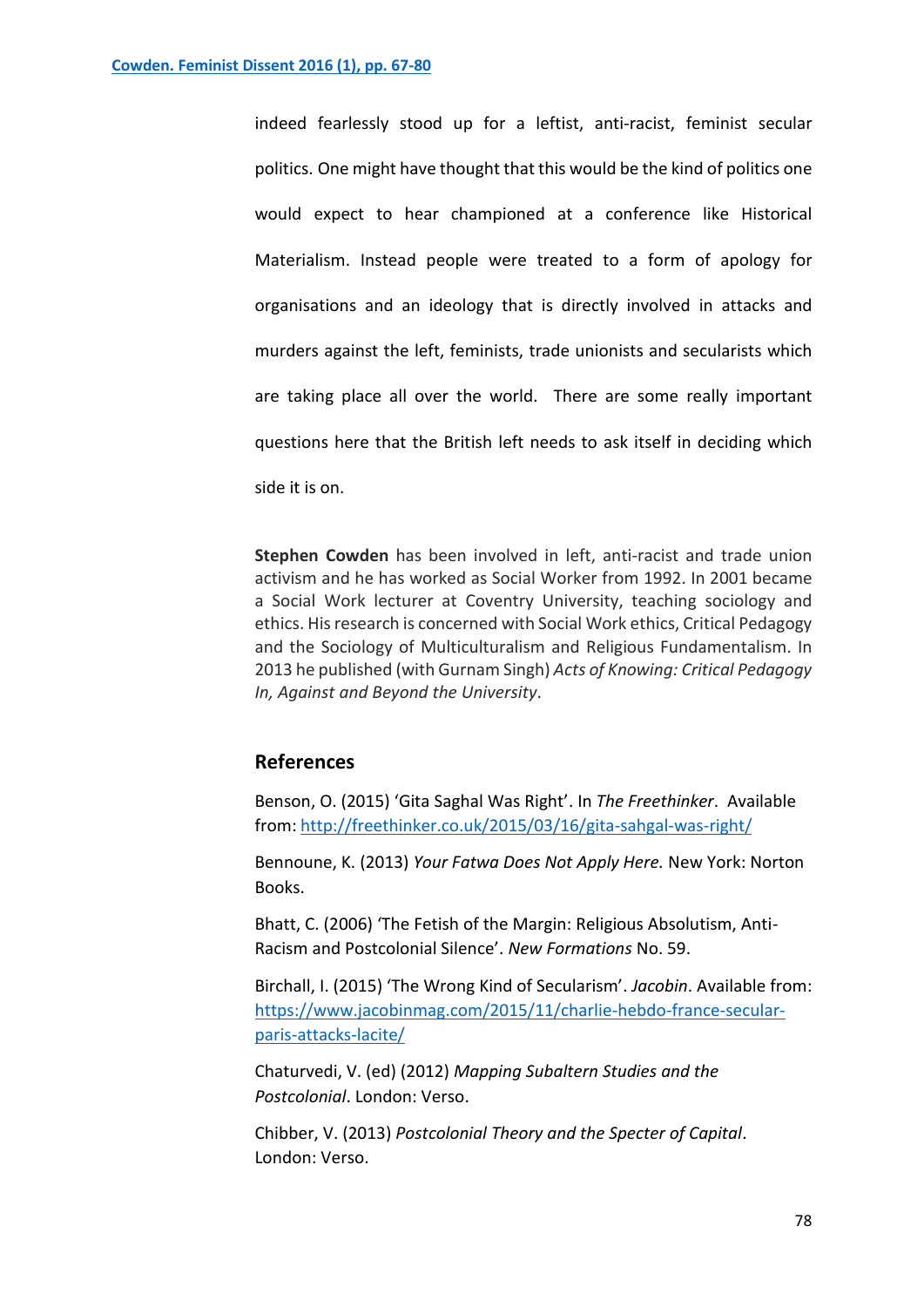Dhaliwal, S. and Yuval-Davis, N. (eds) (2014) *Women Against Fundamentalism: Stories of Dissent and Solidarity.* London: Lawrence & Wishart.

Lindisfarne, N. and Neale, J. (2015) 'Oil Empires and Resistance in Iraq, Afghanistan and Syria'. Available from: https://www.academia.edu/18629517/Oil Empires and Resistance in [Afghanistan\\_Iraq\\_and\\_Syria](https://www.academia.edu/18629517/Oil_Empires_and_Resistance_in_Afghanistan_Iraq_and_Syria)

Miller, D. & Dinan W. (2008) *A Century of Spin: How Public Relations Became the Cutting Edge of Corporate Power.* London: Pluto Press.

Miller, D. & Dinan W. (2007) *Thinker, Faker, Spinner, Spy: Corporate PR and the Assault on Democracy.* London: Pluto Press.

Muslim Brotherhood Review: Main Findings. (2015) *House of Commons Report*. Available from:

[https://www.gov.uk/government/uploads/system/uploads/attachment\\_](https://www.gov.uk/government/uploads/system/uploads/attachment_data/file/486932/Muslim_Brotherhood_Review_Main_Findings.pdf) [data/file/486932/Muslim\\_Brotherhood\\_Review\\_Main\\_Findings.pdf](https://www.gov.uk/government/uploads/system/uploads/attachment_data/file/486932/Muslim_Brotherhood_Review_Main_Findings.pdf) [Accessed 27/5/16]

Miller, D., Mills, T., Massoumi, N. and Aked, H. (2015) 'The Five Pillars of Islamaphobia'. In *openDemocracy*. Available from: [https://www.opendemocracy.net/opensecurity/david-miller-tom-mills](https://www.opendemocracy.net/opensecurity/david-miller-tom-mills-hilary-aked-narzanin-massoumi/five-pillars-of-islamophobia)[hilary-aked-narzanin-massoumi/five-pillars-of-islamophobia](https://www.opendemocracy.net/opensecurity/david-miller-tom-mills-hilary-aked-narzanin-massoumi/five-pillars-of-islamophobia)

Miller D., Mills, T., Massoumi, N. (2015) 'Apologists for terror or defenders of human rights? The Cage controversy in context'. In *openDemocracy*. Available from:

[https://www.opendemocracy.net/ourkingdom/tom-mills-narzanin](https://www.opendemocracy.net/ourkingdom/tom-mills-narzanin-massoumi-david-miller/apologists-for-terror-or-defenders-of-human-righ)[massoumi-david-miller/apologists-for-terror-or-defenders-of-human-righ](https://www.opendemocracy.net/ourkingdom/tom-mills-narzanin-massoumi-david-miller/apologists-for-terror-or-defenders-of-human-righ)

Quarashi, F. (2016) 'Prevent Gives People Permission to Hate Muslims: It has no place in Schools'. *The Guardian.* Available from: [http://www.theguardian.com/commentisfree/2016/apr/04/prevent](http://www.theguardian.com/commentisfree/2016/apr/04/prevent-hate-muslims-schools-terrorism-teachers-reject)[hate-muslims-schools-terrorism-teachers-reject](http://www.theguardian.com/commentisfree/2016/apr/04/prevent-hate-muslims-schools-terrorism-teachers-reject) [Accessed 30/5/16]

Said, E. (1978) *Orientalism.* London: Penguin.

Sell, H (2008) 'The Crisis in Respect'. In *Socialism Today* Issue 114. Available from: <http://www.socialismtoday.org/114/respect.html> [Accessed 30/5/2008]

Shiraz Socialist. (2016) 'What Attitude should Socialists take to PREVENT'. Alliance for Workers Liberty. Available from: [https://shirazsocialist.wordpress.com/2016/03/03/what-attitude-should](https://shirazsocialist.wordpress.com/2016/03/03/what-attitude-should-socialists-take-to-prevent/)[socialists-take-to-prevent/](https://shirazsocialist.wordpress.com/2016/03/03/what-attitude-should-socialists-take-to-prevent/) [Accessed 30/5/16]